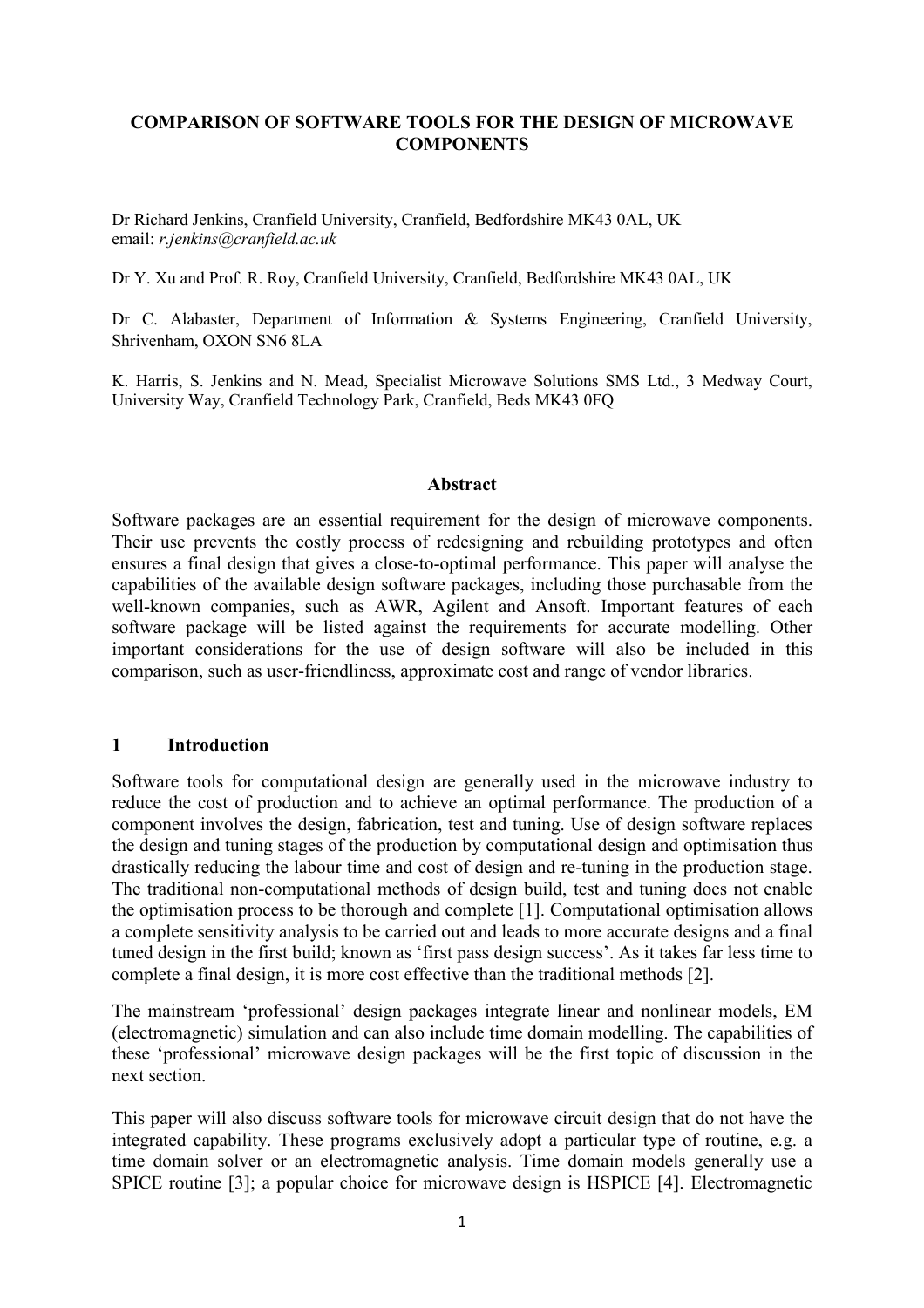analysis software for the use of microwave circuit design either simulates a 3D planar model, where a method of moments applied to Maxwell's Equations is used, or a fully 3D EM model is simulated, which can handle more complex 3D structures. There is a whole range of EM simulators, such as MAFIA and HFSS, for modelling complex structures, however this paper will compare only those that are most suitable for microwave circuit design.

The next section will, firstly, discuss the essential features of the mainstream fully integrated design software tools for microwave circuit design: by AWR, Agilent and Ansoft. The subsequent section will discuss the software with partial features. Section 4 will then summarise the main features of these different software tools against the important requirements of modelling capability, support, user friendliness and cost.

# **2 Microwave Design Software Packages**

These are the well-known professional design packages with the complete range of solvers i.e. linear, non-linear, time domain and electromagnetic solvers. H-SPICE, the latest and favoured time-domain routine is incorporated into both the AWR and Ansoft design packages. In order to simulate the nonlinear behaviour of microwave components a harmonic balance routine is used.

**AWR Microwave Office:** This is a user-friendly software with all of the capabilities necessary for the accurate modelling and design of microwave components. MW Office contains a linear, harmonic-balance, time domain, EM simulation and physical layout. It includes linear and nonlinear noise analysis and can model nonlinear behaviour existing in microwave devices e.g. amplifiers in compression, mixers and oscillators. The layout that is generated can be used to represent the structure analysed by the software's 2.5D EM solver. MW Office cannot model fully 3D physical structures but is a powerful tool for MW circuits. An efficient layout design capability, known as iNet (intelligent Net) enables the design of, say, multi-layer PCBs to be drawn quickly and accurately. System-on-chip designs are also possible as well as a time delay neural network in order to capture memory effects. An accurate and extensive list (library) of circuit elements are also provided, which is an important requirement of accurate modelling. [5]

An additional option, known as ACE (Automatic Circuit Extraction) produces a netlist from the layout providing the most advanced elements to simulate the most accurate model (accounting for coupled line models, capacitive strays and other effects) often missed from standard designs.

AWR's sister program: Analogue Office uses HSPICE for its time domain modelling but does not feature as extensive linear and nonlinear modelling capability required for microwave component design.

**Summary of Capabilities of MW Office:** Linear and non-linear circuit simulator, harmonic balance engine (e.g. APLAC), X-parameters. Layout view: 2D and 3D (rotational, colour coded), transfers layout to DXF, GDSii or Gerber, a 3D planar EM simulator (EM-Sight) and a proprietary full-wave planar EM solver with advanced hybrid meshing (AXIEM).

**Agilent Genesys:** This is a good Windows based, user friendly design software interface and has reasonable capabilities for the design of microwave devices, but it may not be to the fullest extent of the other mainstream integrated design packages. Genesys does contain fully linear and nonlinear capabilities, a harmonic optimisation tool using harmonic balance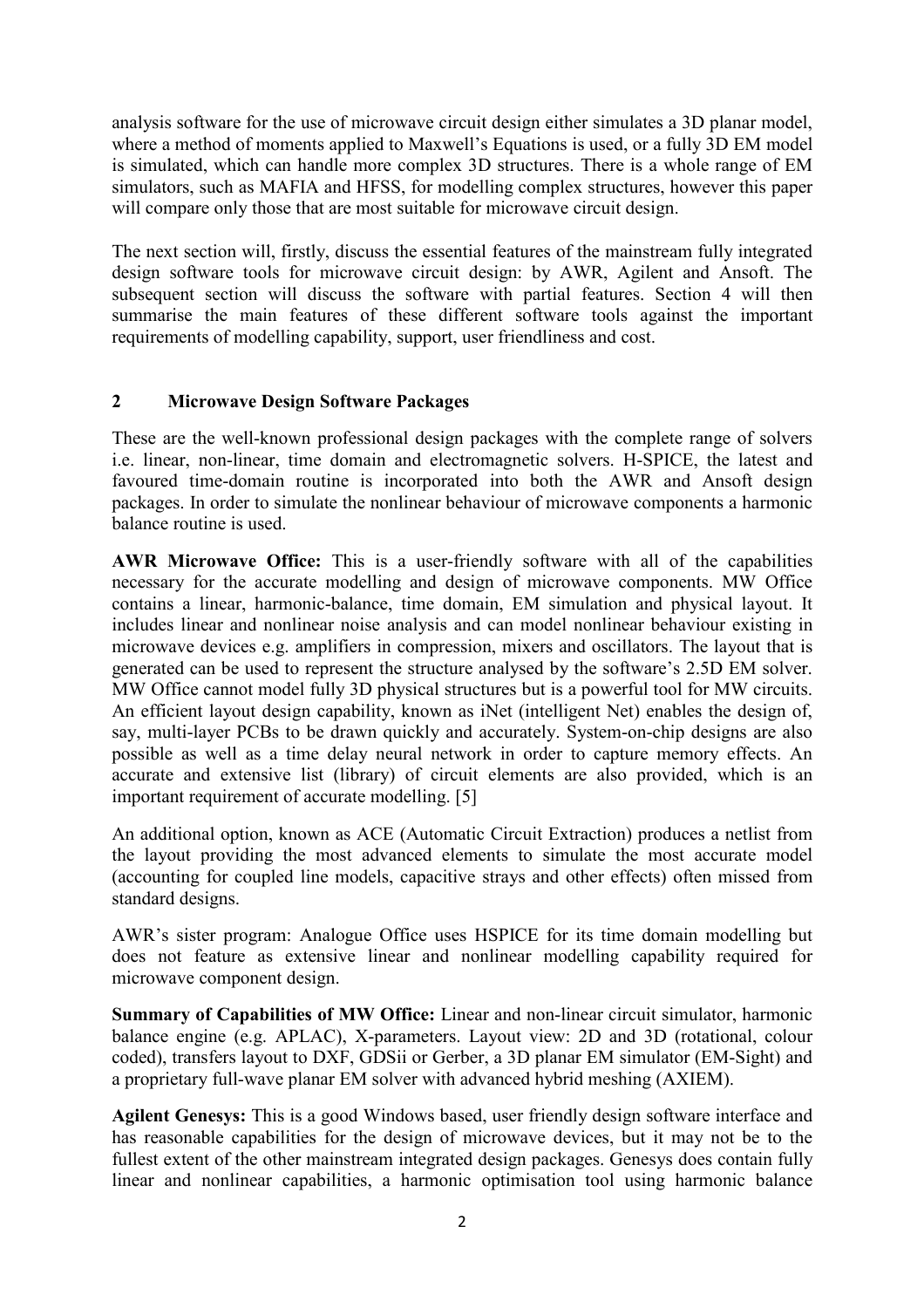(Harbec), a time domain simulation SPICE routine (Ceyenne) and momentum GX/GXF (a 3D planar EM simulation). The capabilities of Genesys do include those listed in "the summary of capabilities for MW Office" with the exception of the full-wave planar EM solver. Instead, Genesys has an integrated 3D planar EM simulator with efficient meshing (Momentum GXF), which is the same as that used in Agilent ADS. Genesys also has an advanced optimisation routine with multi-dimensional parameter sweep and a Monte Carlo yield. Overall, this software does provide reasonable accuracy for the modelling of microwave elements. [6]

**Ansoft DesignerRF:** has all of the capabilities for the design of microwave devices. Simulation results of an example filter using Ansoft DesignerRF have been compared with those from AWR Office and showed fairly good agreement [7]. The interface is extensive, but user-friendly with a similar menu layout as Genesys and Microwave Office. The output plots and charts are also intuitively straight forward to use. DesignerRF features: linear/nonlinear circuit simulation with real-time tuning, optimisation and sensitivity analysis, frequency domain and transient analysis, digital and analogue systems simulation, IC and PCB layout with Java and Visual Basic and a full-wave 3D electromagnetic simulation. Meshing and simulating the full layout is a straight forward procedure. The software benefits from a wide range of parts in its built-in library models, good continuous support is also available from an Ansoft engineer. [8].

DesignerRF, however, has some drawbacks: (1) the manufacturer's parts contain data files for Agilent ADS and MW Office only, which means that an equivalent circuit would have to be constructed to model each device, otherwise a Spice or S-parameter file would have to be used which can limit its accuracy, (2) the cost is high e.g. a commercial licence is, roughly, twice that of AWR MW Office and Agilent ADS for the full range of features.

**ADS Agilent** [9]: ADS Agilent is a highly extensive and sophisticated piece of software. It contains a variety of bundles, including PLL (phase locked loops) design, time domain and EM modelling (momentum simulator). The range of examples is extensive and also comes with a design guide. However, the interface of ADS was found to be the least user-friendly of the software packages and would, therefore, require plenty of training and practice in order to use it to its full potential. For those used who have mastered the interface of ADS it is a tool with access to an extensive list of vendor libraries, X-parameter and other models providing a detailed and accurate tool for microwave component design.

# **3 Microwave Computation Software – with partial features**

LINC2 (ACS): is a low cost, user friendly linear circuit simulator for microwave components. This will do the basic, but reasonably accurate modelling for microwave components, such as amplifiers, filters, attenuators, oscillators, amplifiers. The modelling is based on the S-parameters of active and passive devices, substrates, microwave transmission lines, attenuators, stubs, gaps, VIA holes etc. It has microstrip, strip line and other high frequency models (including s-parameters) for designing RF, microwave and mm wave circuits. It can plot the magnitudes and phases of the S-parameters, delay, MSG, K, Delta, input and output resistance and impedance, SWR (input and output). It can also plot Smith Charts of input and output impedance, input and output reflection (S11 and S22). As LINC2 is a linear model it cannot simulate non-linear effects, such as, oscillator start-up time, gain compression, noise effects etc. [10]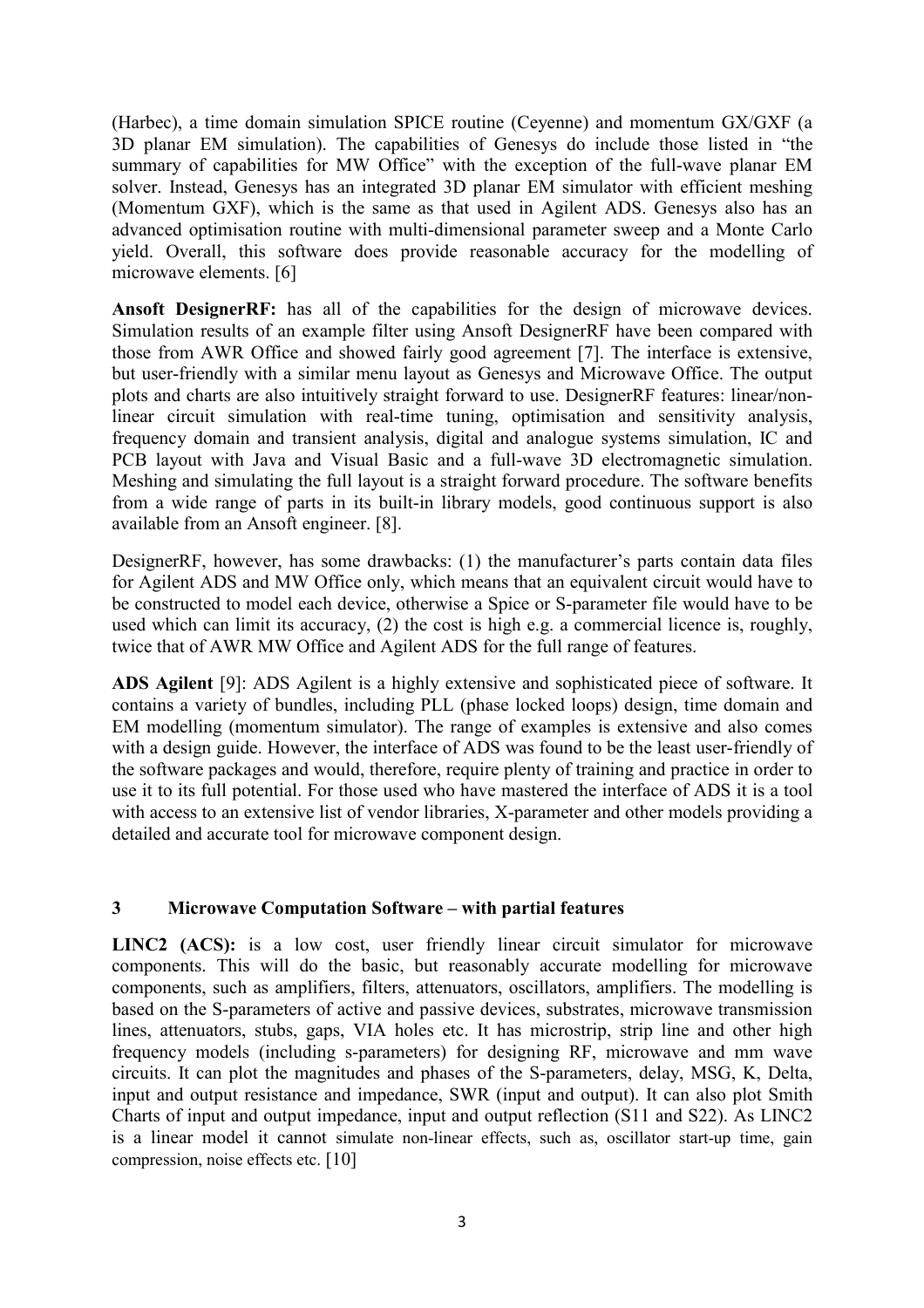**HSPICE:** is a transient (time domain) software by Synopsis. This is only licensed to universities if used as a stand-alone program but HSPICE is incorporated into commercial microwave software such as Ansoft Designer RF and AWR Analogue Office.

**Cadence RF Design:** is a versatile RF design software suite with many applications and features. Cadence Virtuoso Spectre RF contains a SPICE-level analogue and RF modelling but this software has partial modelling capabilities for high frequency microwave circuit design.

# **EM Simulation Tools: -**

**WIPL-D Microwave:** a circuit and full-wave 3D electromagnetic simulation for RF and MW applications. This software uses grids to define structures, models edge effects and layered structures. This software is easy-to-use and is capable of modelling 3D structures; however this package is more useful for the physical modelling of passive components such as antennas, filters and resonators, rather than MW simulations of active electronics devices such as transistors, amplifiers and oscillators. The cost of the software is considerably less than the mainstream packages discussed in section 2.

**Sonnet:** is one of the most popular choices of EM simulation tools for the modelling of passive microwave components. Although Sonnet-lite is a freeware version, it has a range of useful capability enabling the user to design structures and carry out an EM simulation.

**IE3D SSD (Zeland software):** a 3-D electromagnetic software which employs the method of moments. Rectangular and triangular meshes are used to model arbitrary shaped structures. This EM software can be used to model integrated circuits, components and antennas.

**Pedasoft EM-Supreme:** a time domain EM field device simulation with S-parameters and large signal analysis.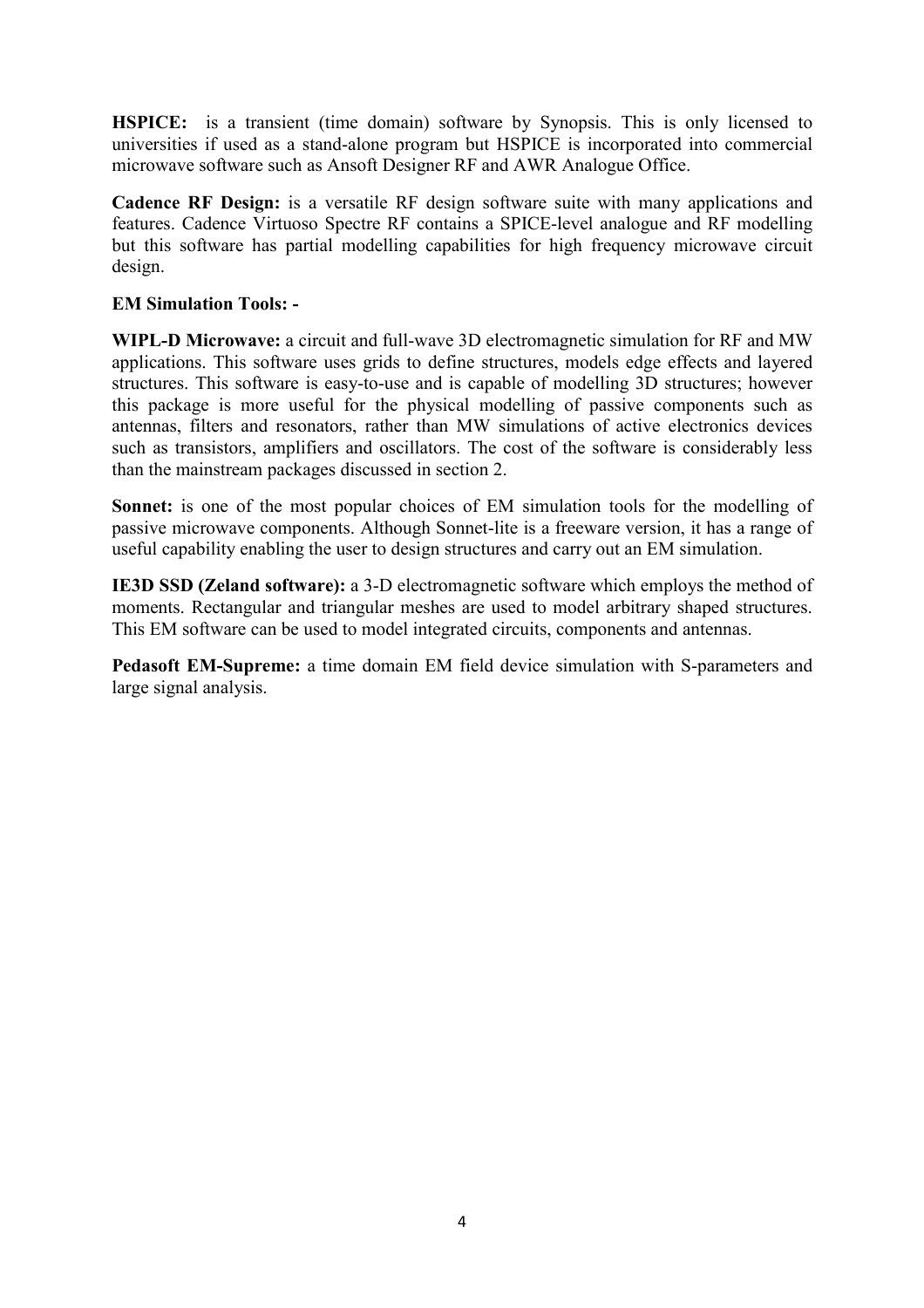### **4 Summary of main features and cost of the featured design software packages**

Table 1 (below) outlines the requirements for accurate modelling of microwave design software (shown in the 'features' column) and how these are satisfied by the various microwave design software. There is the option of combining an EM model e.g. Sonnet, with a linear mode LINC2 and HSPICE instead of purchasing a single integrated package. The features of this option are indicated as one of the columns in the table.

|                                                | Agilent      | <b>Agilent</b> | <b>AWR</b><br>Microwave | Ansoft<br>Designer | <b>Combine:</b><br><b>HSPICE/S</b><br>onnet/LIN | Cadence<br>Spectre         | Microwa             | WIPL-D Pedasoft<br><b>EM</b> | IE3D<br><b>SSD</b><br>(Mentor<br><b>Graphics</b> |
|------------------------------------------------|--------------|----------------|-------------------------|--------------------|-------------------------------------------------|----------------------------|---------------------|------------------------------|--------------------------------------------------|
| features                                       | <b>ADS</b>   | <b>Genesys</b> | Office                  | RF                 | C <sub>2</sub>                                  | RF                         | ve                  | <b>Supreme</b>               |                                                  |
| Linear, S, Y, Z<br>parameters etc.             | $\checkmark$ | $\checkmark$   | $\checkmark$            | $\checkmark$       | $\checkmark$                                    | ✓                          | $\checkmark$        | $\checkmark$                 |                                                  |
| Nonlinear:<br><b>Harmonic Balance</b>          | $\checkmark$ | ✓              | ✓                       | $\checkmark$       |                                                 | ✓                          |                     |                              |                                                  |
| 2D/3D Layout                                   | $\checkmark$ | $\checkmark$   | $\checkmark$            | $\checkmark$       | $\checkmark$                                    | $\checkmark$               | $\checkmark$        | $\checkmark$                 | $\checkmark$                                     |
| <b>EM</b> simulation/<br>efficient meshing     | ✓            | $\checkmark$   | ✓                       | ✔                  | ✓                                               | ✓                          | $\checkmark$        | ✔                            |                                                  |
| Examples/tutorials                             | $\checkmark$ | ✔              | ✓                       | ✔                  | $\checkmark$                                    | $\boldsymbol{\mathcal{P}}$ |                     | $\ddot{ }$                   | 9                                                |
| Transient<br>simulator                         | $\checkmark$ | $\checkmark$   | $\checkmark$            |                    | $\checkmark$                                    | ✓                          | $\checkmark$        |                              |                                                  |
| <b>Vendor libraries/</b><br>accurate models    | $\checkmark$ | $\checkmark$   | ✓                       | ✓                  |                                                 |                            |                     | $\ddot{ }$                   |                                                  |
| <b>Account for all</b><br><b>MW</b> components | $\checkmark$ | ✓              | ✓                       | $\checkmark$       |                                                 |                            |                     | $\checkmark$                 |                                                  |
| Available support                              | $\checkmark$ | $\checkmark$   | ✓                       | ✓                  |                                                 | $\checkmark$               | $\ddot{\mathbf{c}}$ | $\ddot{\mathbf{c}}$          | ✓                                                |
| <b>Relatively low cost</b>                     |              | ✓              |                         |                    | $\checkmark$                                    | ✓                          | ✓                   | ✓                            |                                                  |
| <b>User Friendly</b>                           |              | ✓              |                         |                    | ✓                                               |                            | ✔                   |                              | ?                                                |

Table 1: Comparison of the main features of microwave design software

### **4.1 A rough comparison of commercial costs**

With many commercial commodities an item's quality is based on its price, to some extent this applies when choosing design software for Microwave Engineering. Ansoft DesignerRF is the most costly but has a wide range of facilities that are user-friendly, its cost is nearly double that of AWR's Microwave Office. There is also an annual support and upgrade fee of around 15% of the purchase price for both of these packages. Agilent ADS (basic package and support) is approximately the same cost as AWR Microwave Office (with all features) but ADS support is without the annual fees. The cost of ADS can considerably increase with the number of add-ons to the basic package e.g. the transient add-on will increase the cost by roughly 75%. The low cost option is Agilent Genesys, where Genesys Core is a third of the cost of AWR Office and ADS Agilent (basic) making this a low cost alternative whilst providing suitable design accuracy for microwave components. The add-ons to Genesys e.g. EM and synthesis do increase the cost, but is well below that of the basic costs of the other packages.